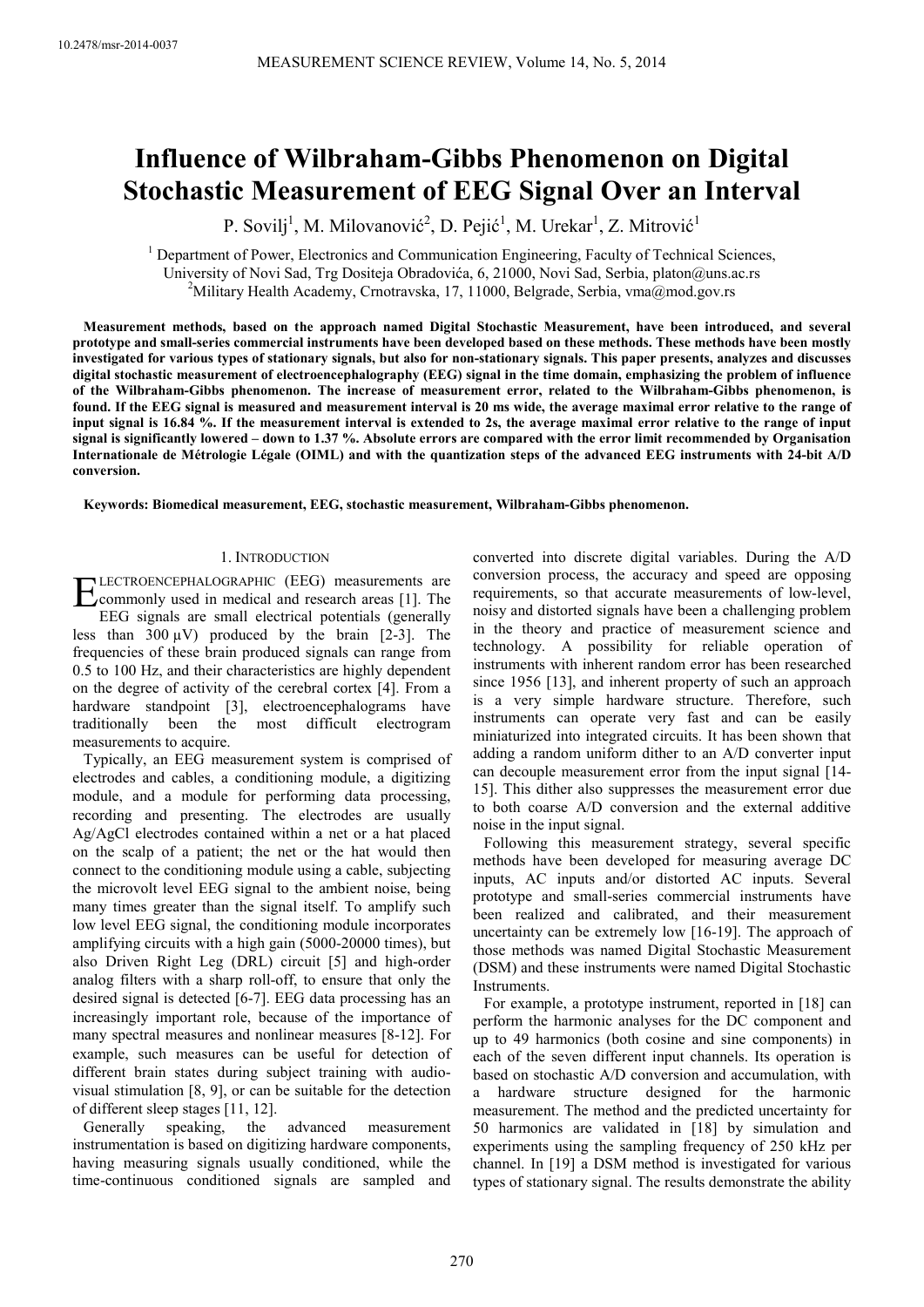of this method to be applied for measurement of harmonics of any stationary signal. Improvement of this method is presented in [20], for the cases when fundamental frequency drifts from its nominal value as is the case with real power grid signals.

If the EEG measurement system in Fig.1. is implemented correctly, the conditioning of EEG signal is generally satisfying for accurate measurements. However, if the EEG system is exposed to high-level ambient noise (e.g., when EEG measurements are combined with magnetic resonance imaging (MRI) where imaging artifacts appear and signalto-noise ratio (SNR) can be extremely low), then this conditioning techniques are not satisfying. In these cases, it is necessary to apply some digital data processing for extracting the EEG signal [21-24].

Papers [25, 26] are the result of researching alternative solutions for such situations of a high-level ambient noise presence, and they describe the implementation of the DSM approach in measurement of non-stationary signal harmonics with varying measurement time. Measurement uncertainty in [25] is calculated by the developed theory while the EEG signal is selected as an example of real nonstationary signal. Digital stochastic measurement of EEG signal harmonics is tested by simulations and by experiments in [25, 26]. Tests are done both without adding noise and with adding noise (SNR varies from 10dB to - 10 dB). The results of simulations and experiments are compared with theory calculations, so that comparison confirms the theory. The presented method provides decrease of the measurement uncertainty even at low SNR values, by increasing the A/D converter's sampling rate. This enables designers of measurement systems to achieve higher measurement accuracy in the high-level ambient noise presence, by choosing fast A/D converters with low resolution.

Following the previous research [25], this paper investigates the problem of influence of the Wilbraham-Gibbs phenomenon [27-29] on digital stochastic measurement of EEG signal in the time domain. The increase of measurement error is recognized as the consequence of the Wilbraham-Gibbs phenomenon. This measurement error is analyzed and discussed for sometypical waveforms and for the EEG signal. Finally, design recommendation for EEG stochastic instrument is proposed, regarding minimization of this error.

# 2. METHOD AND THE WILBRAHAM-GIBBS PHENOMENON

Concept of typical digital measurement of EEG signal is presented in Fig.1., while digital stochastic measurement of EEG signal over an interval is shown in Fig.2.

In the well-known digital measurement approach (Fig.1.), each digital value  $y_i$  ( $i = 1, 2, ...$ ) is actually a result of digitizing an appropriate analog sample from the input (*xai*). These digitized samples  $y_i$  are obtained sample by sample, and frequency components are calculated after obtaining the required number of samples. Calculation of the frequency components is based on the Fourier transform. If the Fourier transform is applied to an input signal  $x(t)$ , by window function of a width equaling the measurement interval [0, *T*], then *x*(*t*) can be presented as a trigonometric polynomial:

$$
x(t) = \frac{a_0}{2} + \sum_{n=1}^{M} a_n \cos n\omega_0 t + \sum_{n=1}^{M} b_n \sin n\omega_0 t, 0 < t < T
$$
 (1)

where  $a_i$  and  $b_i$  are Fourier coefficients,  $\omega_0 = 2\pi/T$  and M is the order of trigonometric polynomial [30].



Fig.1. Typical digital measurement of EEG signal.



Fig.2. Digital stochastic measurement of EEG signal over an interval.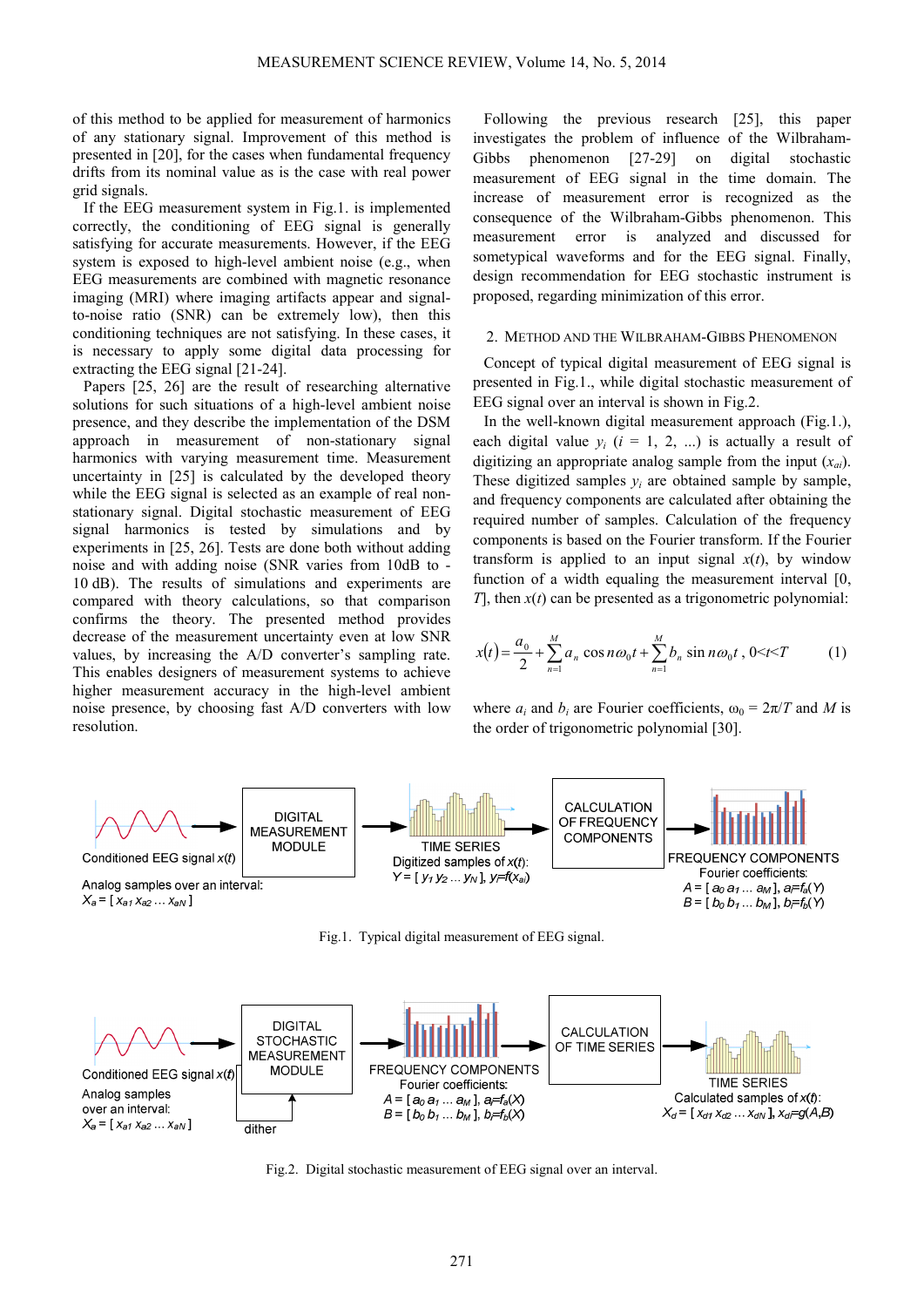

Fig.3. Block-diagram of DSM module.

However, opposite to the well-known digital measurement approach, in the DSM approach, frequency components are measured first and appropriate time series is calculated afterwards. Each Fourier coefficient is obtained (by the DSM module) from all analog samples  $X = [x_{a1}, x_{a2}, ..., x_{aN}]$ over the measurement interval [0, *T*]. Hence, this measurement is not based on "sample by sample" approach, but it is an interval-based approach. When the measurement interval is finished, the time series can be calculated by applying (1) at each time instant over the interval, or by using Inverse Fast Fourier Transform (which is a faster method). Therefore, results of digital stochastic measurement of the input signal over the measurement interval [0, *T*] are completed as: a) the set of frequency components and b) the calculated time series, respectively (Fig.2.).

If it is required to measure the signal over the longer measurement interval [0,  $Tm$ ], where  $Tm = m \cdot T$ , the required measurement interval can be divided into smaller subintervals  $[0, T]$ ,  $[T, 2T]$ , ...,  $[(m-1)T, mT]$  and the method can be applied over each subinterval, respectively. Finally, when the interval [0, *Tm*] is finished, the input signal is determined in the time domain over the whole measurement interval, by joining all the time series data in the appropriate order.

Fig.3. presents the block-diagram of DSM module as follows:  $x(t)$  is the input signal,  $d_i$  is the dither signal,  $\Psi$  is the digitized dithered input signal, the memory which provides digitized dithered basis functions, and M&A element which represents digital multiplier and digital accumulator (Ψ*cosi* and Ψ*sini* are the values accumulated in the accumulators). Dither  $d_1$  satisfies following conditions (limitation of the dither amplitude and definition of probability density function of the dither):

$$
0 \le |d_i| \le \frac{\Delta_1}{2} \tag{2}
$$

$$
p(d_i) = \frac{1}{\Delta_1} \tag{3}
$$

Fourier coefficients of the input signal can be calculated as [18]:

$$
a_i = \frac{2\overline{\Psi}_{\cos i}}{B}, \ b_i = \frac{2\overline{\Psi}_{\sin i}}{B} \tag{4}
$$

where  $B$  is the amplitude of basis functions. Also, appropriate standard measurement uncertainty is limited by [25]:

$$
u(a_i) = u(b_i) \le \sqrt{2} \cdot (\sigma_n + \Delta_1/2) / \sqrt{N}
$$
 (5)

where  $\sigma_n^2$  is a variance of any noise superimposed to the measured EEG signal, while *N* is the number of samples over the measurement interval. Complete details on derivation of measurement uncertainty for  $a_i$  and  $b_i$  can be found in [18, 25].

Each sine and cosine component requires a digital multiplier and a digital accumulator. Therefore, if the system measures the DC component and *Nh* harmonics, the DSM module will require  $2N_h+1$  multipliers and  $2N_h+1$ accumulators. At the first sight, according to these numbers, block diagram in Fig.3. seems to require very complex hardware implementation. However, its hardware implementation can be very simple by using the Fieldprogrammable gate array (FPGA) device.

When the Fourier sums are calculated for a function, the Wilbraham-Gibbs phenomenon [26-27] includes both the fact that Fourier sums overshoot at the function jump discontinuity, and that this overshoot does not decrease as the fundamental frequency increases [28]. According to the Wilbraham-Gibbs phenomenon, at any jump point of a piecewise continuously differentiable function with a jump of *a*, the *n th* partial Fourier series will (for very large *n*)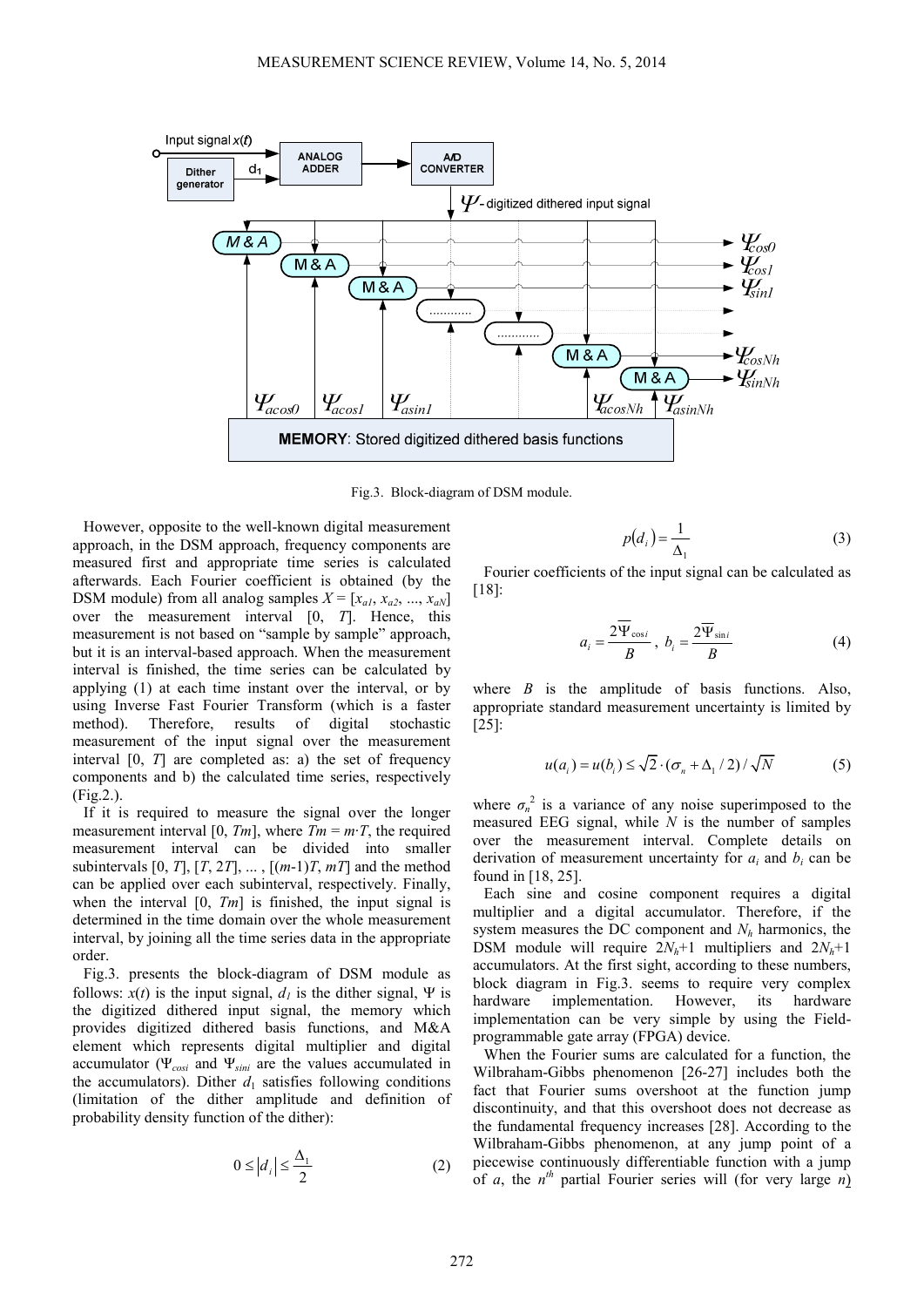overshoot this jump by approximately *a*⋅(0.089490...) at one end and undershoot it by the same amount at the other end [28]. Hence, the jump in the partial Fourier series will be about 18 % larger than the jump in the original function. Also, at the location of the discontinuity itself, the partial Fourier series will converge to the midpoint of the jump [28].

Because of the Wilbraham-Gibbs phenomenon, if the DSM approach is applied and if there is a discontinuity between the first and the last analog sample over a measurement interval, the measurement error would be increased. The next chapter analyzes and discusses the appearance and fluctuation of this measurement error.

## 3. RESULTS AND DISCUSSION

Simulation and experimental research of the method were conducted in two phases. In the first phase, the method was simulated with four typical waveforms as input signals: square wave, triangle wave, sawtooth wave and sine wave. In the second phase, the method was simulated and experimentally applied to various sequences of the EEG signal for two different measurement intervals – 20 ms and 2 s.

## *A. Measurement of typical waveforms.*

Parameters of the measurement system are presented in Table 1. Simulations are performed with simulation model implemented in Matlab and VisualC and verified in previous extensive experimental verifications [16-19, 25]. Measurement interval of 20 ms is chosen, because the developed instrument supports this interval (fundamental frequency of 50 Hz).

In Fig.4. the input signal and result of measurement are compared, when sine wave is provided as the input signal. The amplitude of sine wave is 1 V and the frequency is 50 Hz. The maximal error is 0.06 V, so that the maximal error relative to the range of input signal is 2.93 %.



Fig.4. Comparison of input signal and result of measurement, when sine wave is provided as the input signal. Amplitude of the sine wave is 1 V, and frequency is 50 Hz...

| <b>Property</b>              | Values                                   |
|------------------------------|------------------------------------------|
| $A/D$ conversion<br>(Fig. 3) | Resolution: $m_1=6$ bits                 |
|                              | Input range: $\pm R$ and $R=2.5$ V       |
|                              | Sampling frequency: $f_{ADC}$ = 15625 Hz |
| Dither $d_1$                 | $0 \le  d_i  \le 39.7mV$                 |
| Measurement                  | [0,T] and $T = 20$ ms                    |
| interval                     |                                          |
| Fundamental                  | $f_0 = 1/T = 50$ Hz                      |
| frequency                    |                                          |
| Number of                    |                                          |
| samples per                  | $N = 312$                                |
| measurement                  |                                          |
| interval                     |                                          |
|                              | Stored in memory in 64-bit floating      |
|                              | point resolution but passed to the       |
|                              | multiplier in 8-bit resolution, thus     |
| Digital dithered             | faithfully simulating an A/D converter   |
| base functions               | with properties:                         |
|                              |                                          |
|                              | Resolution: $m_2 = 8$ bits               |
|                              | Range: $\pm R$ and $R=2.5$ V             |
|                              | Sampling frequency: $f_{ADC}$ = 15625 Hz |
| Number of                    |                                          |
| measured                     | $DC component + 49 sine coefficients$    |
| Fourier                      | $+49$ cosine coefficients                |
| coefficients                 |                                          |

In order to produce discontinuity between input values at the end and the start of the measurement interval, the frequency of the input sine wave is changed to 40 Hz. Comparison of the modified input sine wave and result of measurement is presented in Fig.5. The maximal error is 0.40 V, while the maximal error relative to the range of input signal is 20.09 %. In Fig.5. we can see that the measurement error is almost the same as for the 50 Hz sine wave, except at the edges of the measurement interval (where the error is increased).



Fig.5. Comparison of input signal and result of measurement, when sine wave is provided as the input signal. Amplitude of the sine wave is 1V, and frequency is 40 Hz.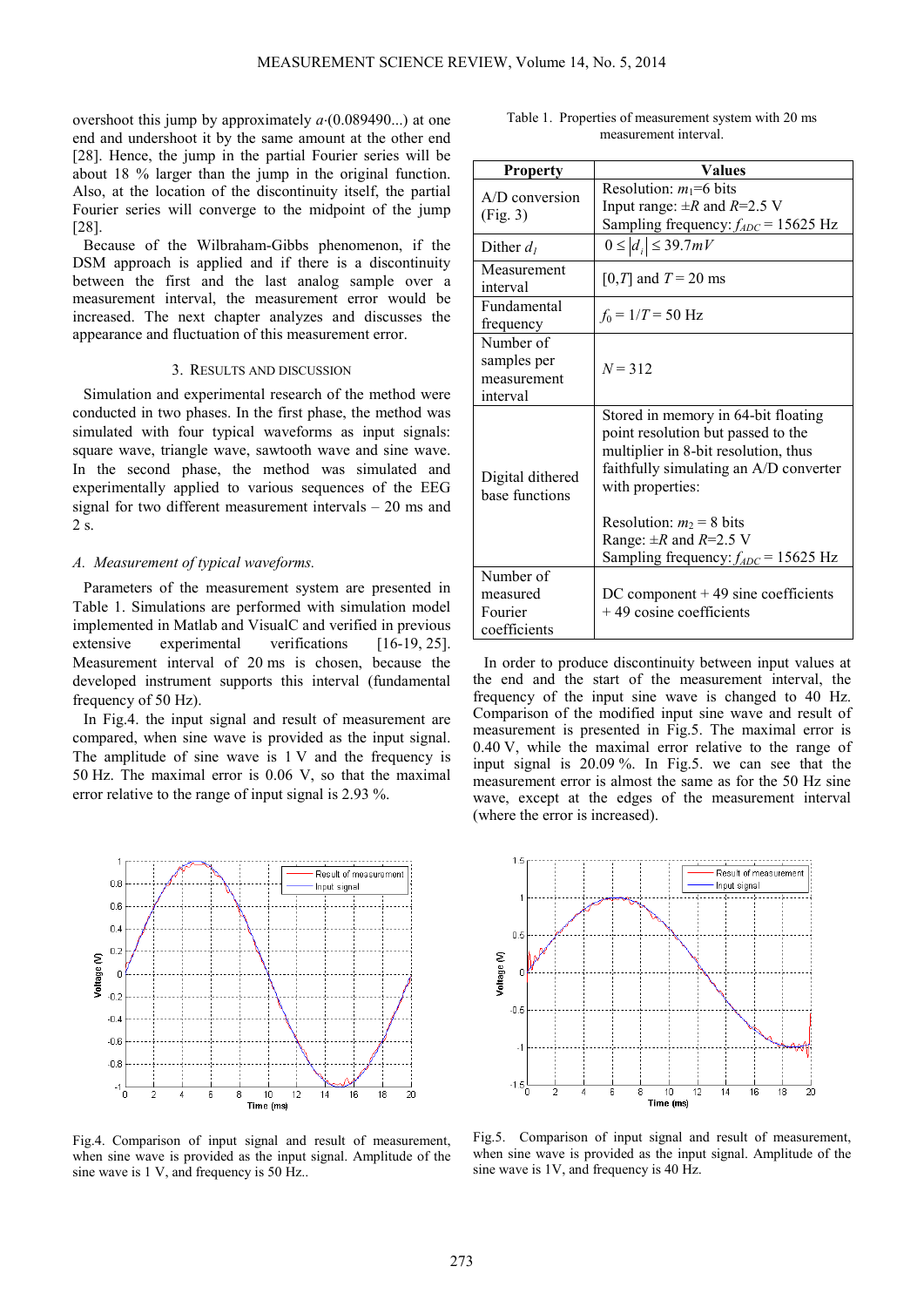This relatively high error appears at the edges of the measurement interval (at the places of the produced discontinuity), so that it can be explained by the Wilbraham-Gibbs phenomenon. There is no discontinuity when the 50 Hz input sine wave is provided; hence the error is not abruptly increased at the edges of the measurement interval.

Comparison of the input signal with the result of measurement, when square wave is provided at the input, is presented in Fig.6. (the amplitude of square wave is 1V while the frequency is 50 Hz). The maximal error is 0.70 V, while the maximal error relative to the range of the input signal is 34.93 %. It can be noticed that the measurement error is increased at the middle and at the edges of the measurement interval. Again, these increased errors, at the places of the input signal discontinuities, can be explained by the Wilbraham-Gibbs phenomenon.



Fig.6. Comparison of input signal and result of measurement, when square wave is provided as the input signal. Amplitude of the square wave is 1V, and frequency is 50 Hz.

Also, simulation of measurement is done for triangle and sawtooth waves at the input. For triangle wave of 1V amplitude and 50 Hz frequency, the maximal error is 0.06 V and the maximal error relative to the range of input signal is 2.93 %. If the frequency of the triangle wave is changed to 40 Hz, the maximal error is increased to 0.46 V, so that the maximal error relative to the range of the signal is 23.15 %. As in the cases with sine waves, relatively high error appears for 40 Hz wave, because of the signal discontinuity, but the error is significantly lower for 50 Hz triangle wave. For sawtooth wave at the input, when amplitude is 1 V and frequency is 50 Hz, the maximal error is 0.72 V and the maximal error relative to the range of the input signal is 36.29 %.

Let us compare previous findings with the well-known digital measurement approach. If an A/D converter, with the same resolution (6 bits) and the input range  $(5 V)$  as in Table 1 is used, then its quantization step is:

$$
q=2R/26=5V/64=78mV
$$
 (6)

In Fig.7. this quantization step is compared with previously found DSM errors. It can be noticed that DSM errors for the signals without discontinuities (50 Hz sine and triangle wave) are below the typical A/D quantization step. However, DSM errors are much above the typical A/D quantization step for the signals with significant discontinuities (40 Hz sine wave, 50 Hz square wave and 50 Hz sawtooth wave).

Of course, in the state of the art instruments based on the classical digital measurement approach, where A/D converters with very high resolution are used, quantization steps are drastically lower. For example, if 24-bit A/D converter is used, with the same input range, then its quantization step is:





Fig.7. Comparison of DSM maximal errors with quantization step of 6-bit A/D conversion.

In the DSM approach, if there are no signal discontinuities, although measurement uncertainty can also be lowered by choosing an A/D converter with higher resolution, there are two other techniques of lowering measurement uncertainty [16-20, 25]:

- by increasing sampling rate;
- by extending measurement interval (this technique is limited only for periodic signals).

According to (5) measurement uncertainty is inversely proportional to  $\sqrt{N}$ , where *N* is the number of samples over a measurement interval. For example, if in measurement of 50 Hz sine wave we use 100 times faster A/D converter and have measurement interval of 2 seconds (100 periods included), we could expect error not greater than 60  $mV/\sqrt{100 \cdot 100} = 0.6$  mV. Notice that the EEG signal range after conditioning is amplified - e.g., if  $10<sup>4</sup>$  amplification is applied, than the conditioned signal range is up to  $10^4$  300  $\mu$ V=3 V.

From the perspective of comparing application of the DSM approach with application of the classical approach in EEG measurement, these results and analysis are not enough. However, these results certainly indicate the problem of the Wilbraham-Gibbs phenomenon when a signal with discontinuities is measured by the DSM approach. Discontinuities at the edges of measurement interval will certainly appear while measuring EEG signal by the DSM approach, though these discontinuities are not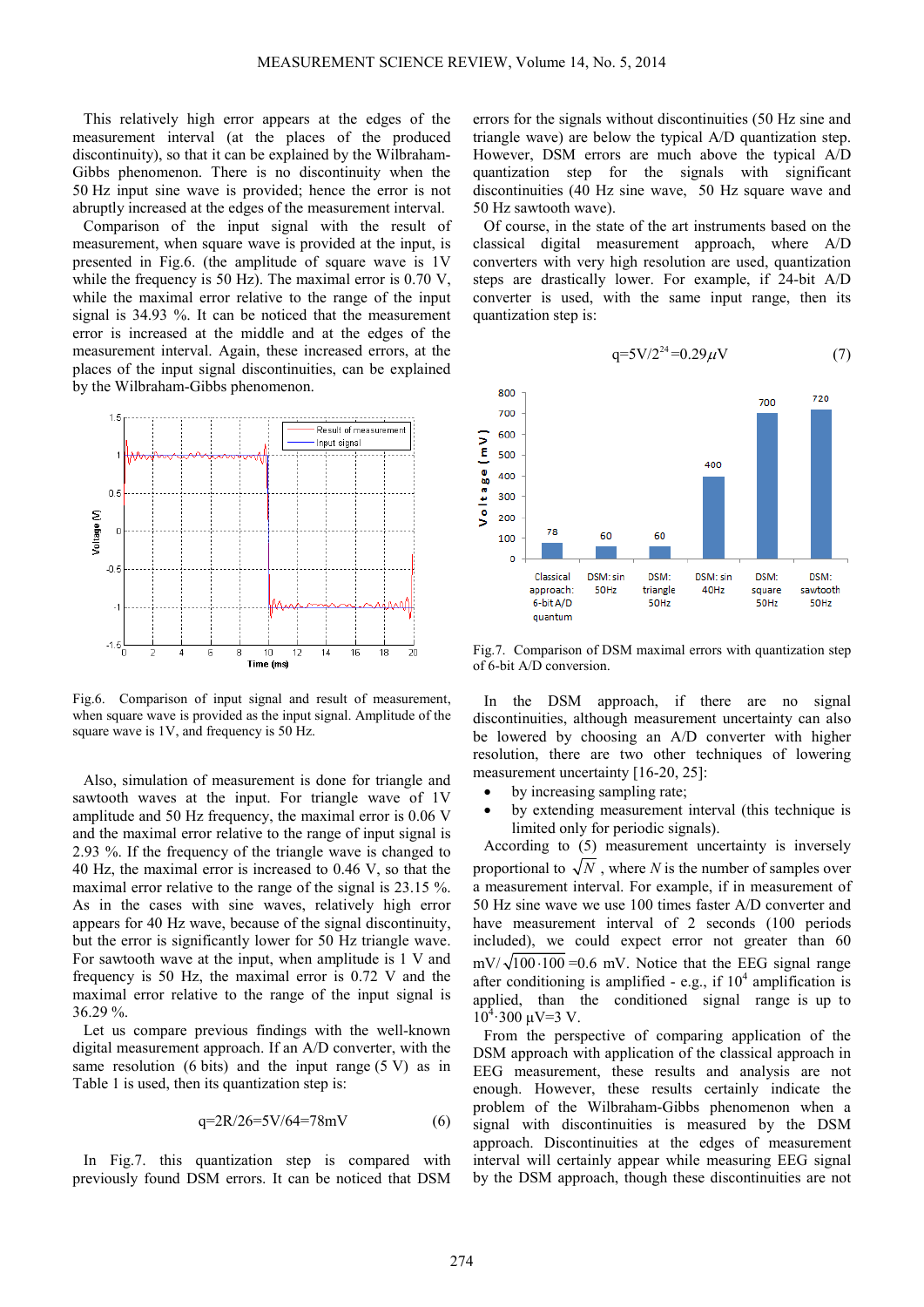expected to be as large as in previously measured waveforms. Therefore, the next section will directly investigate digital stochastic measurement of EEG signal in the time domain and compare it to the classical approach.

# *B. Measurement of EEG signal.*

The source of the input signal in experimental measurements is not the human subject, but an artificial source – EEG signal generator, because repeatability of the input signal could not be achieved with a human subject and "live" measurement for each experiment. Of course, the input signal is not arbitrary formed, but generated from records previously measured by standard EEG measurement instrument.

This EEG signal generator is made by a development board with a programmable system-on-chip (PSoC) CY8C27843, using an embedded 8-bit digital-to-analog (D/A) converter, 16-bit counter and lookup table. Samples of the EEG signal, amplified  $10<sup>4</sup>$  times, are stored in the lookup table, while the sampling rate is configured to be 3.840 Hz which provides relatively smooth analog signal at the output.

Parameters of the digital stochastic instrument are the same as in Table 1., except the number of measured Fourier coefficients – now DC component and 7 sine and 7 cosine Fourier coefficients are measured. Photo of the instrument is shown in Fig.8. and the block diagram of the instrument is shown in Fig.9. The multipliers and accumulators are implemented by the FPGA device (chip Cypress CY39100) which, by the help of microprocessor Atmel AT89S8252,

finally calculates Fourier coefficients. The microprocessor also interfaces the instrument with a PC. Pseudo-stochastic dither signal is generated by FPGA chip and analog adder is required for performing summation of the input signal and dither. The memory is flash EEPROM memory M29F040. A/D converter properties are the same as in simulations (resolution is  $m_1=6$  bits, input range is  $\pm$  2.5 V, while the sampling rate is  $f_{ADC}$ =15625 Hz).

FPGA chip is programmed with a very-high-speed integrated circuits hardware description language (VHDL) program, and the VHDL program is comprised of 4 simultaneous processes (P1, P2, P3 and P4). The process P1 receives 6-bit digital values from A/D converter, while the process P2 is the main process by which all the mathematical calculations are implemented. The process P3 has the task to send the results of the process P2 to the microprocessor, while the process P4 waits for request from the microprocessor. When the request comes in, P4 activates the process P3. PC software application receives the data from the microprocessor, and performs recording and presenting of the measurement results.

A comparison of input signal and result of measurement, in this case, is presented in Fig.10. The maximal error is 6.14 µV, while the maximal error relative to the range of input signal is 18.32 %. As it was expected, according to the results with typical waveforms, the measurement error also increases at the edges of the measurement interval. Totally, 250 experimental measurements with 250 different EEG sequences of 20ms are performed, and the average maximal error relative to the range of input signal is 16.84 %.



Fig.8. Digital stochastic instrument (connectivity panel at the left side of the figure, and interior PCBs at the right side).



Fig.9. Block diagram of digital stochastic instrument.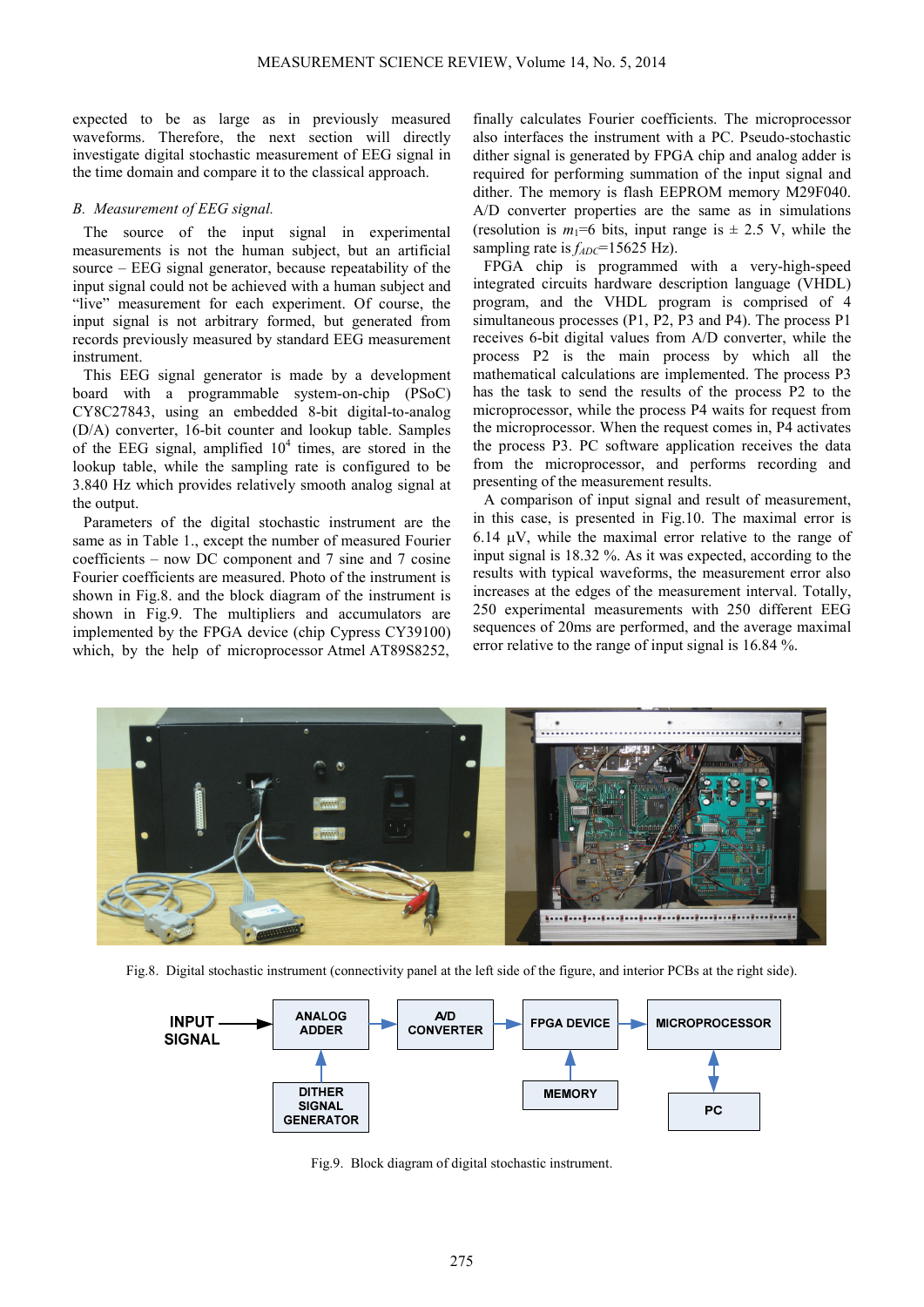

Fig.10. Result of measurement vs. input EEG signal for 20 ms measurement interval.

It is known that FFT of brain potential is usually calculated for a short section of time series - from 1 to 8 seconds [2]. Also, analyzing the results of EEG measurement with 20 ms interval, we assumed that for larger measurement intervals (e.g. 2 seconds), there would be no high discontinuities in the input signal, providing lower measurement errors due to the Wilbraham-Gibbs phenomenon. Having these in mind, the next simulation was performed with the properties presented in Table 2. 200 sine and cosine Fourier coefficients were measured, because fundamental frequency was 0.5 Hz and we wanted to cover the whole spectrum of the EEG signal (up to 100 Hz). Input signal was also generated from EEG records previously measured by the standard EEG measurement instrument.

Table 2. Properties of measurement system with 2s measurement interval.

| <b>Property</b>                                        | <b>Values</b>                                                                                                                                                                                                                                                                                  |
|--------------------------------------------------------|------------------------------------------------------------------------------------------------------------------------------------------------------------------------------------------------------------------------------------------------------------------------------------------------|
| $A/D$ conversion<br>(Fig. 3)                           | Resolution: $m_1=6$ bits<br>Input range: $\pm R$ and R=2.5 V<br>Sampling frequency: $f_{ADC} = 1000$ Hz                                                                                                                                                                                        |
| Dither $d_1$                                           | $0 \le  d_i  \le 39.7 mV$                                                                                                                                                                                                                                                                      |
| Measurement<br>subinterval                             | [0,T] and T = 2 s                                                                                                                                                                                                                                                                              |
| Fundamental<br>frequency                               | $f_0 = 1/T = 0.5$ Hz                                                                                                                                                                                                                                                                           |
| Number of<br>samples per<br>measurement<br>subinterval | $N = 2000$                                                                                                                                                                                                                                                                                     |
| Digital dithered<br>base functions                     | Stored in memory in 64-bit floating<br>point resolution but passed to the<br>multiplier in 8-bit resolution, thus<br>faithfully simulating an A/D converter<br>with properties:<br>Resolution: $m_2 = 8$ bits<br>Range: $\pm$ R and R=2.5 V<br>Sampling frequency: $f_{ADC} = 1000 \text{ Hz}$ |
| Number of<br>measured<br>Fourier<br>coefficients       | $DC component + 200 sine coefficients$<br>$+200$ cosine coefficients                                                                                                                                                                                                                           |

A comparison of input signal and result of this measurement is presented in Fig.11. The maximal error is 0.96  $\mu$ V, while the maximal error relative to the range of input signal is 1.44 %. In total, 250 measurements were simulated with 250 different EEG sequences of 2 s, resulting in average maximal relative error of 1.37 %.

The results show that digital stochastic measurements of EEG signal in the time domain are less affected with the Wilbraham-Gibbs phenomenon when measurement interval is 2 s, in comparison to the system when measurement interval is 50 ms. Respectively, digital stochastic measurement of EEG signal in the time domain is more accurate for 2 s measurement interval, than for 50 ms measurement interval.

It is interesting to compare these results with metrological characteristics for electroencephalographs [31] recommended by Organisation Internationale de Métrologie Légale (OIML), but also with classical digital measurement approach. The dynamic value of relative voltage measurement error, dependent on sensitivity-setting and input voltage range, is required in [31]. It can be easily determined that, for the lowest sensitivity-setting  $(1 \mu V/mm)$ and the lowest input voltage range  $(5 \mu m)$  of the EEG instrument, the absolute error limit is  $1 \mu V$ .





Fig.11. Result of measurement vs. input EEG signal for 20ms measurement interval.

Fig.12. Comparison of DSM maximal errors with the error limit required in [31] (OIML R89 error limit) and A/D quantization steps.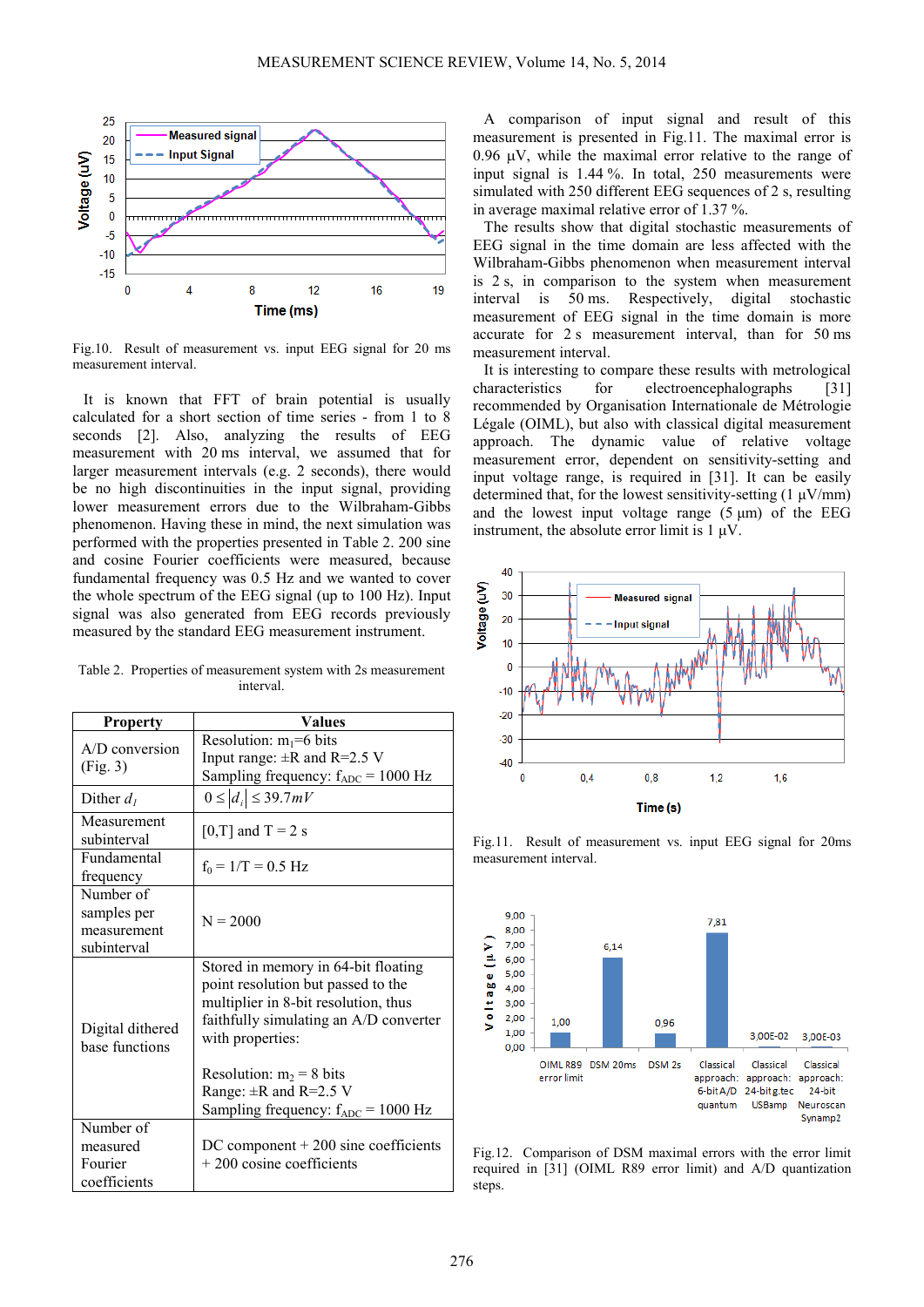Comparison of DSM maximal errors with the error limit required in [31] and A/D quantization steps is presented in Fig.12. For classical approach, 6-bit A/D converter, 24-bit EEG instrument *g.tec USBamp* [32] and 24-bit *Neuroscan Synamp2* [33] are included. It can be noticed that the DSM maximal error for 2 s measurement interval is below the limit in [31]. Also, this error is lower than the 6-bit quantization step, but much higher than the quantization step of 24-bit instruments.

If we disregard influence of the instrument intrinsic noise and ambient noise, and if the goal is to design an EEG instrument with the measurement error much below the limit in [31], then advantage of classical approach with 24-bit A/D converter is obvious. If the goal is to design an instrument with sufficient accuracy (error below the limit in [31]), then the DSM approach can be utilized. Benefit of implementing the DSM approach is its simple hardware design, based on a simple flash A/D converter. Relatively low sampling rate (1 kHz) is used in the proposed DSM instrument. However, if the sampling rate is increased, then, according to (5), measurement uncertainty will not be higher even if the flash A/D converter with a lower resolution (e.g., 4 bits) is used. Utilization of such low-resolution and fast flash A/D converter would provide even simpler hardware design, enabling integration of the DSM module into simple low-power integrated circuit.

If we include the influence of the instrument intrinsic noise and ambient noise, we can notice that noise voltage can be much above the quantization step of typical EEG devices - especially of advanced ones. For example, it is claimed for Neuroscan Synamp2 [33], which uses 24-bit A/D converter, that the intrinsic noise is less than  $0.4 \mu V$ (this limit is 133 times greater than its quantization step). This noise is superimposed on measurement result as it is (without any attenuation), while in digital stochastic instruments the noise is highly attenuated [18, 25] regardless of its origin – whether the noise is the device intrinsic noise or ambient noise interfered at the device input. From this perspective, it can be noticed that another benefit of the DSM approach is its high robustness to the noise.

### 4. CONCLUSION

Digital stochastic measurement of EEG signal harmonics was introduced in the past. This paper investigates digital stochastic measurement of EEG signal in the time domain, emphasizing the problem of the influence of the Wilbraham-Gibbs phenomenon on measurement accuracy. The increase of measurement error, related to the Wilbraham-Gibbs phenomenon, is found and analyzed for some typical forms of stationary signals and for the EEG signal. While measuring the EEG signal, the measurement error is lowered when measurement interval is extended from 50 milliseconds to 2 seconds; more precisely, the average maximal error relative to the range of input signal is decreased from 16.84 % to 1.37 %. According to those findings, our proposition, for designers of EEG instruments based on the DSM approach, is to design the instrument with 2 seconds measurement interval.

The DSM maximal errors are compared with the error limit being required in [31] and the quantization steps of 6bit and 24-bit devices, based on well-known digital measurement approach. It can be noticed that the DSM maximal error for 2 s measurement interval is below the limit in [31], lower than the 6-bit quantization step, but much higher than the 24-bit quantization steps.

If we disregard influence of the instrument intrinsic noise and ambient noise, and if the design goal is an EEG instrument with the measurement error much below the limit in [31], then the advantage of classical approach with 24-bit A/D converter is obvious and the DSM approach could not enable the required accuracy. If the design goal is an instrument with sufficient accuracy (i.e., the error below the limit in [31]), then the DSM approach can be used, benefiting from the hardware simplicity of the method.

If we include the noise influence, it can be noticed that noise voltage can be much above the quantization step in EEG devices, based on classical digital measurement approach. As the noise is highly attenuated in digital stochastic instruments, high robustness to the noise can be another reason for choosing the DSM based design.

#### ACKNOWLEDGMENT

This work was supported in part by the Provincial Secretariat for Science and Technological Development of Autonomous Province of Vojvodina (Republic of Serbia) under research grant No. 114-451-2723, and by the Ministry of Science and Technological Development of the Republic of Serbia under research grant No. TR32019.

#### **REFERENCES**

- [1] Teplan, M. (2002). Fundamentals of EEG measurement. *Measurement Science Review*, 2 (2), 1-11.
- [2] Bronzino, J.D. (2000). Principles of electroencephalography. In Bronzino, J.D. (ed.) *Biomedical Engineering Handbook*, (2nd ed.). CRC Press, 1-13.
- [3] Webster, J.G. (1998). *Medical Instrumentation Application and Design* (11th ed.). Wiley.
- [4] Abeles, M., Goldstein, M. (1977). Multispike train analysis. *Proceedings of the IEEE*, 65 (5), 762-773.
- [5] Winter, B.B., Webster, J.G. (1983). Driven-right-leg circuit design. *IEEE Transactions on Biomedical Engineering*, 30 (1), 62-66.
- [6] Kutz, M. (2003). *Standard Handbook of Biomedical Engineering and Design*. McGraw-Hill.
- [7] Schnitz, B.A., Stewart, J.A., Allen, R.V., Fadem, K.C. (2004). *Improving signal quality and test reliability in EEG measurements using integrated high-density surface-mount electronics*. http://ebook.lib.sjtu.edu.cn/ smat/Files/S2-3.pdf.
- [8] Teplan, M., Krakovská, A., Štolc, S. (2003). EEG in the context of audiovisual stimulation. *Measurement Science Review*, 3 (2), 17-20.
- [9] Teplan, M., Krakovská, A., Štolc, S. (2006). Shortterm effects of audio-visual stimulation on EEG. *Measurement Science Review*, 6 (4), 67-70.
- [10] Krakovská, A., Štolc, S. (2006). Fractal complexity of EEG signal. *Measurement Science Review*, 6 (4), 63-66.